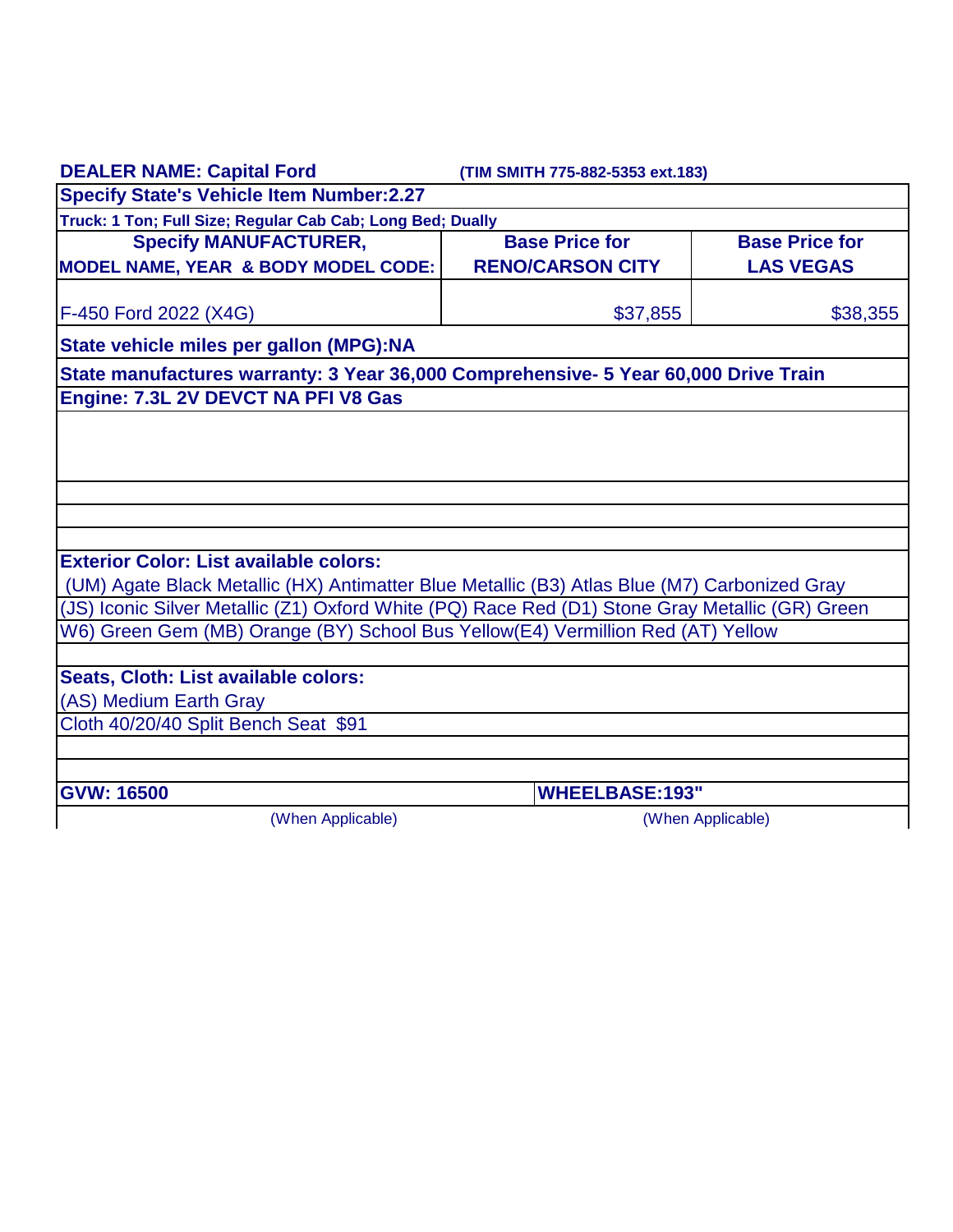## **OPTION PACKAGE PAGE ~ FLEET**

(Use separate page for each package)

| <b>DEALER NAME</b>                                                | <b>CAPITAL FORD, CARSON CITY, NEVADA (TIM SMITH 775-882-5</b>                               |
|-------------------------------------------------------------------|---------------------------------------------------------------------------------------------|
| <b>Specify State's Vehicle Item Number:</b>                       |                                                                                             |
| (i.e. 1.1 Sedan: Full size; 4 door; 6 passenger)                  |                                                                                             |
| <b>Option Package Name/Code:</b>                                  | \$                                                                                          |
| <b>List Equipment Features Below:</b>                             |                                                                                             |
| <b>XLT 2WD=\$4547</b>                                             |                                                                                             |
|                                                                   | 40/20/40 Cloth Bench seat, AM/FM CD, Carpet Floor, Cruise, Power Windows - Locks - Mirrors, |
| Heated Tow Mirrors, Trailer Brake Controller, SYNC Communications |                                                                                             |
|                                                                   |                                                                                             |
|                                                                   |                                                                                             |
|                                                                   |                                                                                             |
|                                                                   |                                                                                             |
|                                                                   |                                                                                             |
|                                                                   |                                                                                             |
|                                                                   |                                                                                             |
|                                                                   |                                                                                             |
|                                                                   |                                                                                             |
|                                                                   |                                                                                             |
|                                                                   |                                                                                             |
|                                                                   |                                                                                             |
|                                                                   |                                                                                             |
|                                                                   |                                                                                             |
|                                                                   |                                                                                             |